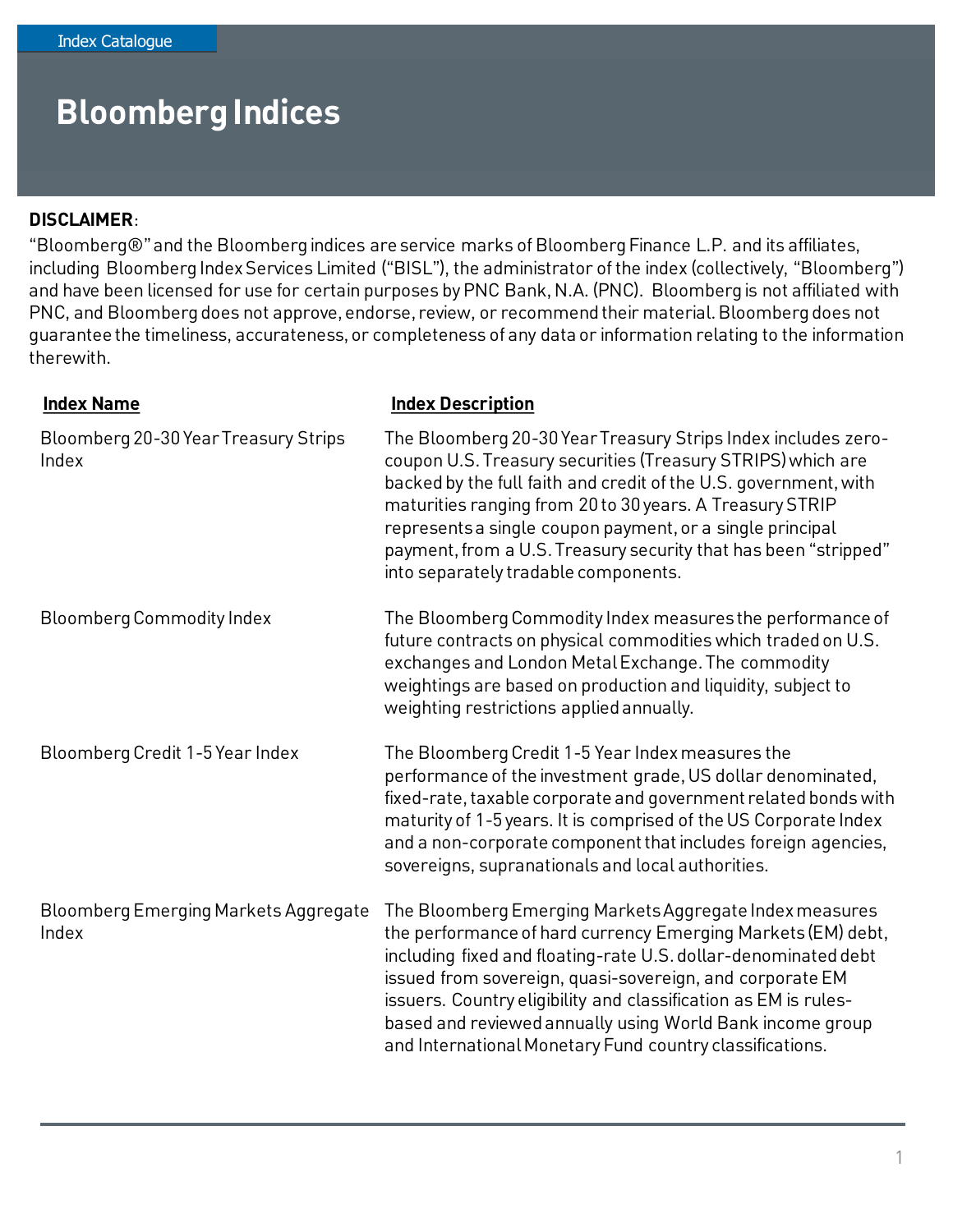| <b>Index Name</b>                                                | <b>Index Description</b>                                                                                                                                                                                                                                                                                                                                                                                                                                                                                                                                                              |
|------------------------------------------------------------------|---------------------------------------------------------------------------------------------------------------------------------------------------------------------------------------------------------------------------------------------------------------------------------------------------------------------------------------------------------------------------------------------------------------------------------------------------------------------------------------------------------------------------------------------------------------------------------------|
| <b>Bloomberg Emerging Markets</b><br>Government RIC Capped Index | The Bloomberg Emerging Markets Government RIC Capped<br>Index includes fixed and floating-rate USD-denominated debt<br>issued by emerging market government issuers including<br>government-owned, government-guaranteed, and government-<br>sponsored entities. To qualify for index inclusion, securities<br>must have at least \$500 million par outstanding, and have at<br>least one year until final maturity. Investment grade, high yield,<br>and unrated securities qualify for inclusion. The index meets<br>Regulated Investment Company (RIC) diversification guidelines. |
| Bloomberg Euro Aggregate Index                                   | The Bloomberg Euro Aggregate Bond Index measures the<br>investment grade, euro-denominated, fixed-rate bond market,<br>including treasuries, government-related, corporate and<br>securitized issues. Inclusion is based on the currency of the<br>issue, and not country of risk of the issuer.                                                                                                                                                                                                                                                                                      |
| Bloomberg Global Aggregate ex-USD<br>Index                       | The Bloomberg Global Aggregate ex-USD Index measures the<br>performance of global investment grade fixed-rate debt markets<br>that excludes USD-dominated securities.                                                                                                                                                                                                                                                                                                                                                                                                                 |
| Bloomberg Global Aggregate Index                                 | The Bloomberg Global Aggregate Index measures the<br>performance of global investment grade fixed-rate debt<br>markets, including the U.S. Aggregate, the Pan-European<br>Aggregate, the Asian-Pacific Aggregate, Global Treasury,<br>Eurodollar, Euro-Yen, Canadian, and Investment Grade 144A<br>index-eligible securities.                                                                                                                                                                                                                                                         |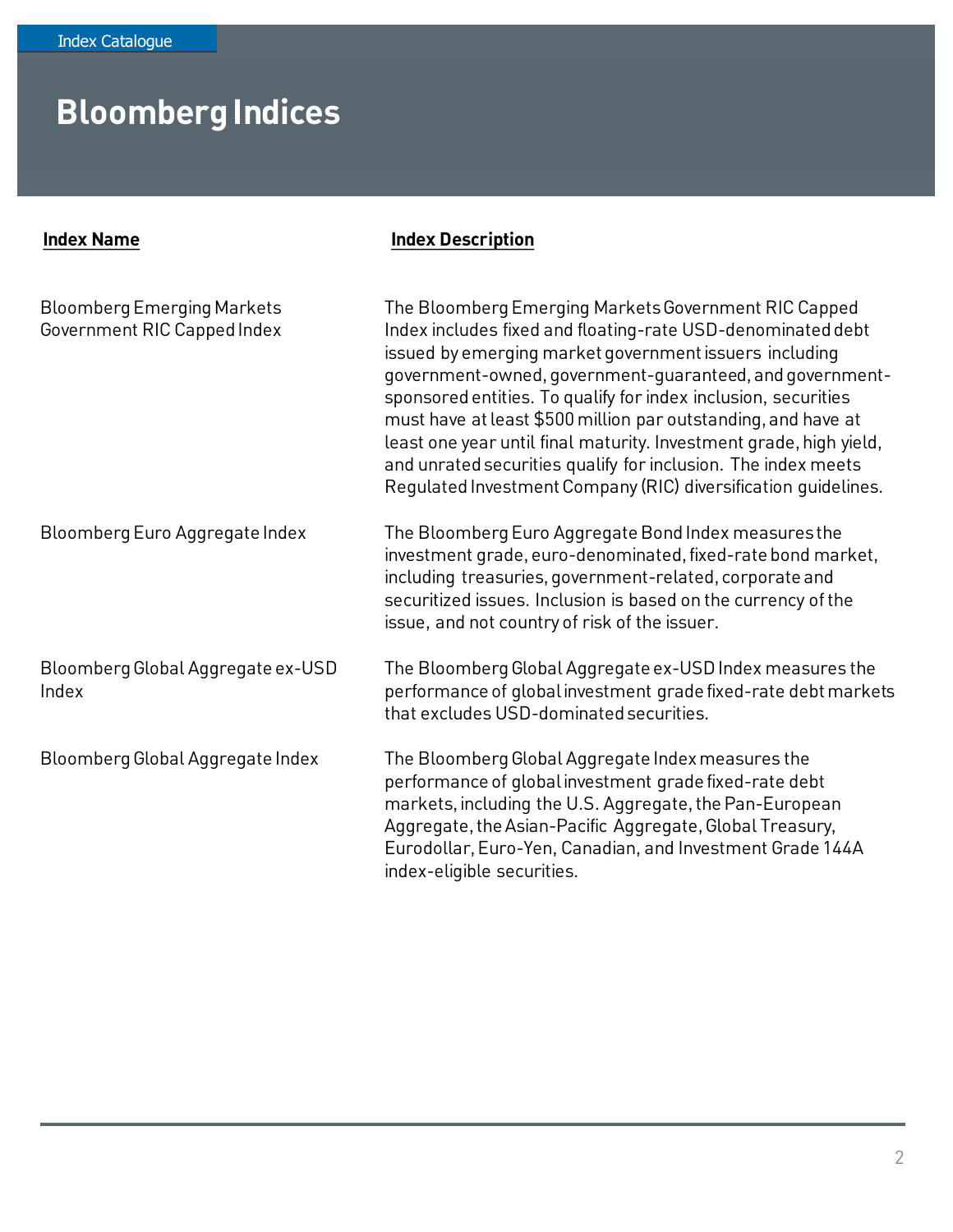| <b>Index Name</b>                                 | <b>Index Description</b>                                                                                                                                                                                                                                                                                                                                                                                                                                                                                                                                                                                                                                                                                                                                                                                                                                                                                              |
|---------------------------------------------------|-----------------------------------------------------------------------------------------------------------------------------------------------------------------------------------------------------------------------------------------------------------------------------------------------------------------------------------------------------------------------------------------------------------------------------------------------------------------------------------------------------------------------------------------------------------------------------------------------------------------------------------------------------------------------------------------------------------------------------------------------------------------------------------------------------------------------------------------------------------------------------------------------------------------------|
| Bloomberg Global Inflation-Linked Index           | The Bloomberg Global Inflation-Linked Index (Series-L) measures<br>the performance of investment-grade, government inflation-linked<br>debt from 12 different developed market countries. Investability is<br>a key criterion for inclusion of markets in this Bloomberg Global<br>Inflation-Linked Index, and it is designed to include only those<br>markets in which a global government linked fund is likely and<br>able to invest.                                                                                                                                                                                                                                                                                                                                                                                                                                                                              |
| Bloomberg Global Treasury ex-U.S.<br>Capped Index | The Bloomberg Global Treasury ex-U.S. Capped Index measures<br>the performance of fixed-rate, local currency government debt of<br>investment grade countries, including both developed and<br>emerging markets except the United States. For each index,<br>maintains two universes of securities: the Returns (Backward) and<br>Statistics (Forward) Universes. The composition of the Returns<br>Universe is rebalanced at each month-end and represents the<br>fixed set of bonds on which index returns are calculated for the<br>next month. The Statistics Universe is a forward-looking projection<br>that changes daily to reflect issues dropping out of and entering<br>the index, but is not used for return calculations. On the last<br>business day of the month (the rebalancing date), the composition<br>of the latest Statistics Universe becomes the Returns Universe for<br>the following month. |
| Bloomberg High Yield Energy Index                 | The Bloomberg High Yield Energy Index is a subset of the<br>Bloomberg U.S. Corporate High Yield Bond Index and only includes<br>the securities that are classified under BCLASS Level 3 "Energy"<br>group. The Bloomberg U.S. Corporate High Yield Bond Index<br>measures the USD-denominated, high yield, fixed-rate corporate<br>bond market. Securities are classified as high yield if the middle<br>rating of Moody's, Fitch and S&P is Ba1/BB+/BB+ or below. Bonds<br>from issuers with an emerging markets country of risk, based on<br>the indices' EM country definition, are excluded.                                                                                                                                                                                                                                                                                                                      |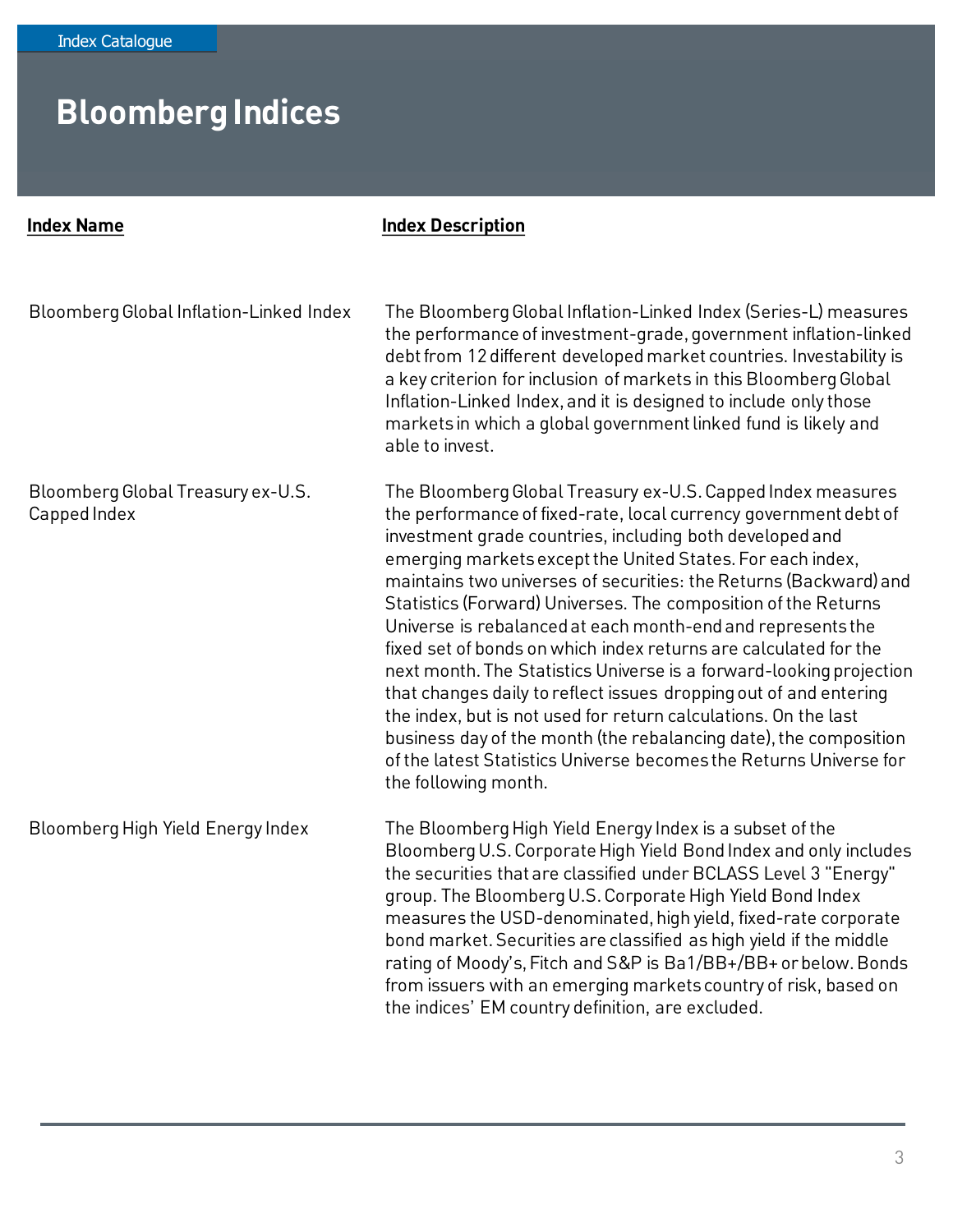#### Bloomberg High Yield Very Liquid Index The Bloomberg High Yield Very Liquid Index measures the Bloomberg U.S. High Yield Very Liquid Index (VLI), which is a component of the U.S. Corporate High Yield Index. It is designed to track a more liquid component of the USD-denominated, high yield, fixed-rate corporate bond market. The U.S. High Yield VLI uses the same eligibility criteria as the U.S. Corporate High Yield Index, but includes only bonds that have a minimum amount outstanding of \$500 million and less than five years from issue date. The index also limits the exposure of each issuer to 2% of the total market value and redistributes any excess market value index-wide on a pro rata basis. Bloomberg Intermediate Aggregate Index The Bloomberg Intermediate Aggregate Index measures the performance of investment grade, U.S. dollar-denominated, fixedrate taxable securities with maturities of 1-10 years, including Treasuries, government-related and corporate securities, MBS (agency fixed-rate and hybrid ARM passthroughs), ABS, and CMBS. Bloomberg Municipal 1-10 Year Blend 1-12 Year Index The Bloomberg Municipal 1-10 Year Blend 1-12 Year Index measures the performance of short and intermediate components of the Municipal Bond Index — an unmanaged, market value-weighted index which covers the U.S. investment grade, tax-exempt bond market. Bloomberg Municipal 1-15 Year Index The Bloomberg Municipal 1-15 Year Index measures the performance of USD-denominated long-term, tax-exempt bond market with maturities of 1-15 years, including state and local general obligation bonds, revenue bonds, insured bonds, and prerefunded bonds. **Index Name Index Description**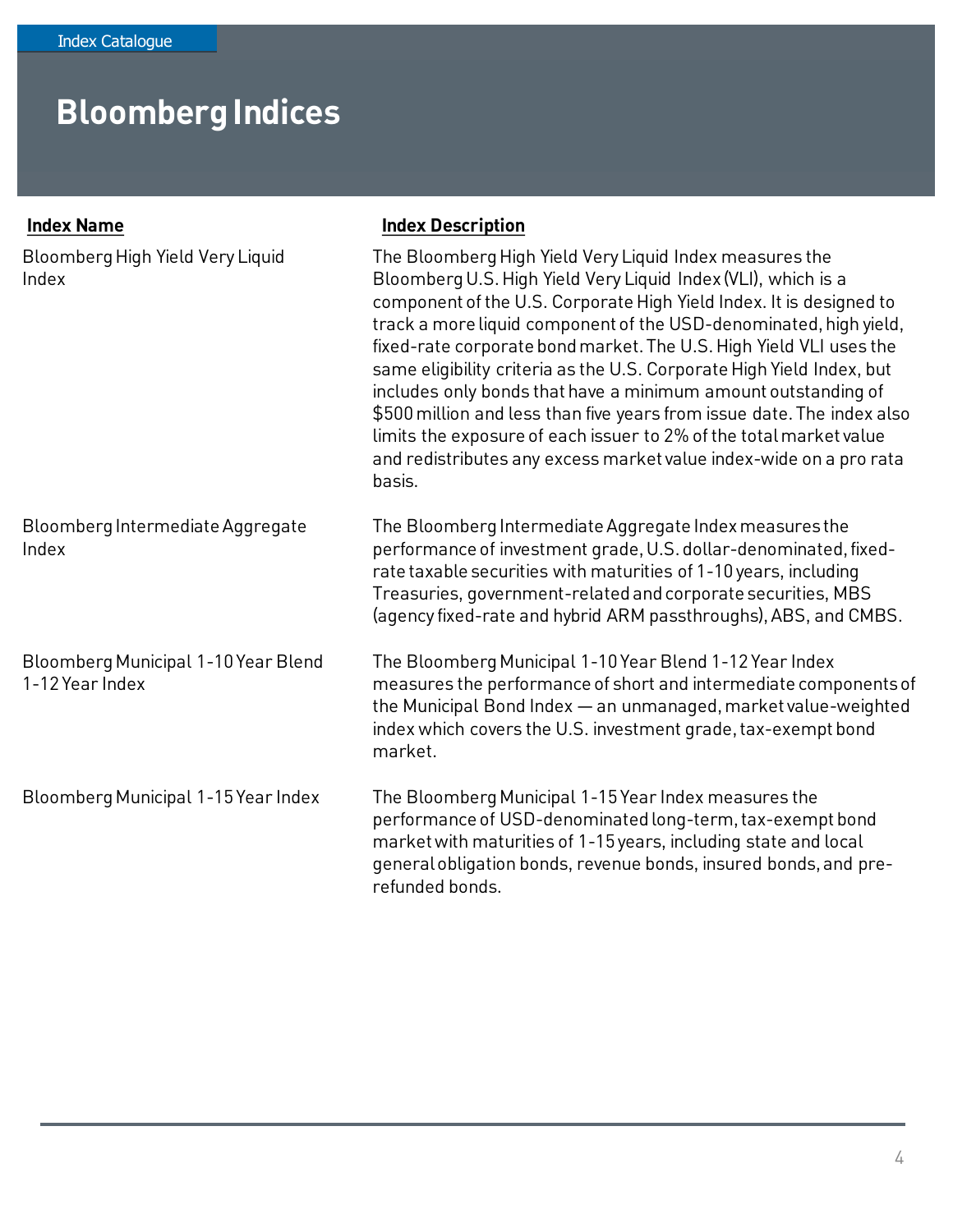| <b>Index Name</b>                                              | <b>Index Description</b>                                                                                                                                                                                                                                                                                                                                                                                                                         |
|----------------------------------------------------------------|--------------------------------------------------------------------------------------------------------------------------------------------------------------------------------------------------------------------------------------------------------------------------------------------------------------------------------------------------------------------------------------------------------------------------------------------------|
| Bloomberg Municipal 1-3 Year Index                             | The Bloomberg Municipal 1-3 Year Index measures the performance<br>of USD-denominated long-term, tax-exempt bond market with<br>maturities of 1-3 years, including state and local general obligation<br>bonds, revenue bonds, insured bonds, and pre-refunded bonds.                                                                                                                                                                            |
| <b>Bloomberg Municipal Index</b>                               | The Bloomberg Municipal Index measures the performance of the<br>Bloomberg U.S. Municipal bond market, which covers the USD-<br>denominated Long-Term tax-exempt bond market with four main<br>sectors: state and local general obligation bonds, revenue bonds,<br>insured bonds, and pre-refunded bonds.                                                                                                                                       |
| <b>Bloomberg Municipal Managed Money</b><br>Intermediate Index | The Bloomberg Municipal Managed Money Intermediate Index<br>measures the performance of the publicly traded municipal bonds<br>that cover the USD-denominated intermediate term tax-exempt<br>bond market, including state and local general obligation bonds,<br>revenue bonds, insured bonds, and pre-refunded bonds. It is rules-<br>based and market-value weighted.                                                                         |
| <b>Bloomberg Municipal Managed Money</b><br>Long Index         | The Bloomberg Municipal Managed Money Long Index measures the<br>performance of the publicly traded municipal bonds that cover the<br>USD-denominated long term tax-exempt bond market, including<br>state and local general obligation bonds, revenue bonds, insured<br>bonds, and pre-refunded bonds. It is rules-based and market-value<br>weighted.                                                                                          |
| <b>Bloomberg Municipal Managed Money</b><br>Short Index        | The Bloomberg Municipal Managed Money Short Index measures<br>the performance of the tax-exempt bond market and the investment<br>grade fixed rate bond market, with index components for education,<br>government public service, and transportation & utility with<br>remaining time to maturity of 1-5 years. It is a rules-based, market-<br>value-weighted index. This index is the MM Short (1-5) component of<br>the Managed Money index. |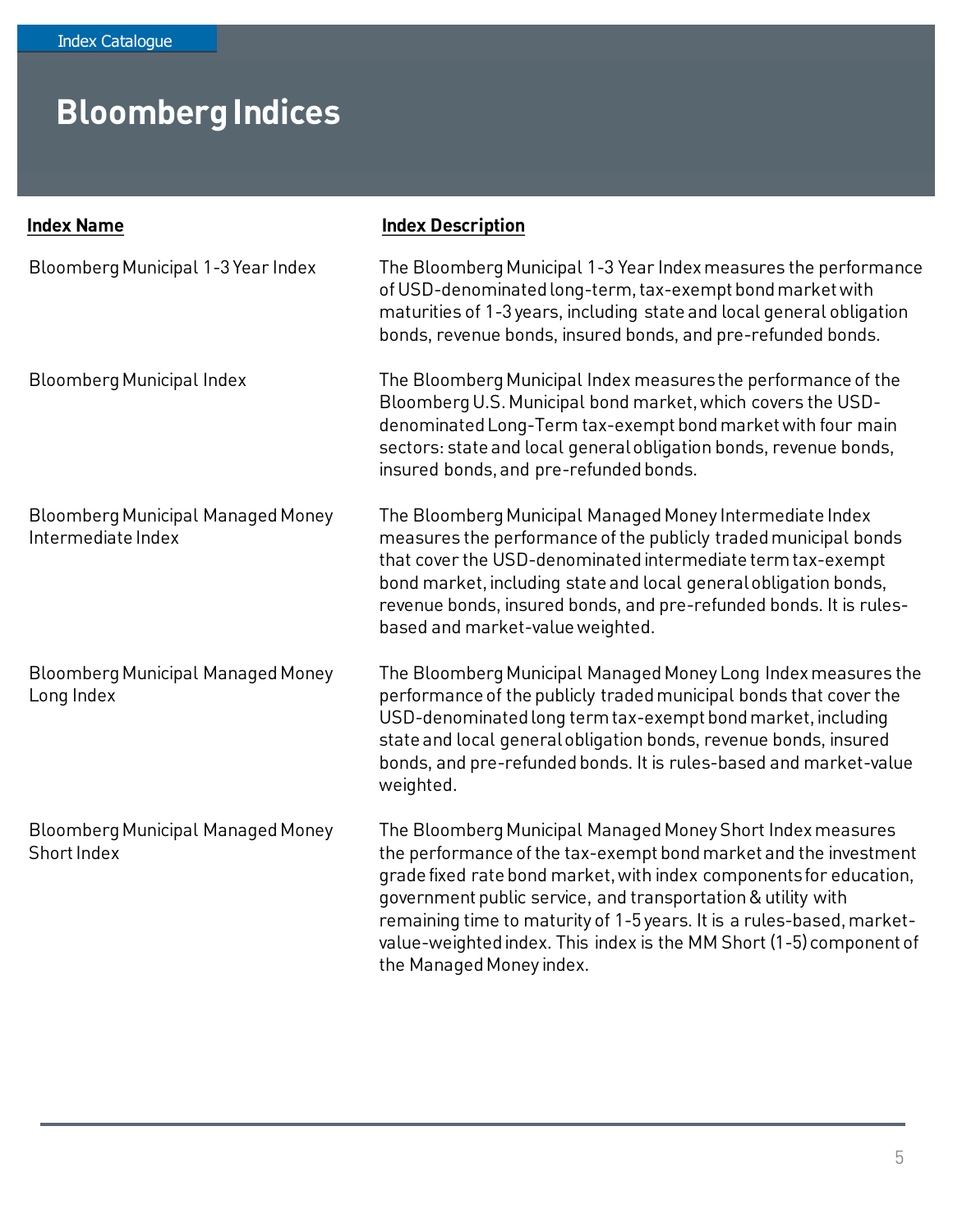| <b>Index Name</b>                                                    | <b>Index Description</b>                                                                                                                                                                                                                                                                                                                                                                                                                                                                                                                                                                   |
|----------------------------------------------------------------------|--------------------------------------------------------------------------------------------------------------------------------------------------------------------------------------------------------------------------------------------------------------------------------------------------------------------------------------------------------------------------------------------------------------------------------------------------------------------------------------------------------------------------------------------------------------------------------------------|
| <b>Bloomberg Municipal Managed Money</b><br>Short Intermediate Index | The Bloomberg Municipal Managed Money Short Intermediate Index<br>measures the performance of the publicly traded municipal bonds<br>that cover the USD-denominated short/intermediate term tax-<br>exempt bond market, including state and local general obligation<br>bonds, revenue bonds, insured bonds, and pre-refunded bonds. It is<br>rules-based and market-value weighted.                                                                                                                                                                                                       |
| Bloomberg U.S. Agency Index                                          | The Bloomberg U.S. Agency Index measures the performance of the<br>agency sector of the U.S. government bond market.                                                                                                                                                                                                                                                                                                                                                                                                                                                                       |
| Bloomberg U.S. Aggregate 1-3 Year<br>Index                           | The Bloomberg U.S. Aggregate 1-3 Year Index measures the<br>performance of investment grade, USD-denominated, fixed-rate<br>taxable bond market securities with maturities of 1-3 years,<br>including Treasuries, government-related and corporate securities,<br>mortgage-backed securities (MBS; agency fixed-rate and hybrid<br>ARM pass-throughs), asset backed securities, and commercial MBS.<br>It rolls up into other flagship indices, such as the multi-currency<br>Global Aggregate Index and the U.S. Universal Index, which includes<br>high yield and emerging markets debt. |
| Bloomberg U.S. Aggregate Bond Index                                  | The Bloomberg U.S. Aggregate Bond Index measures the<br>performance of investment grade, U.S. dollar-denominated, fixed-<br>rate taxable bond market, including Treasuries, government-related<br>and corporate securities, MBS (agency fixed-rate and hybrid ARM<br>pass-throughs), ABS, and CMBS. It rolls up into other flagship<br>indices, such as the multi-currency Global Aggregate Index and the<br>U.S. Universal Index, which includes high yield and emerging<br>markets debt.                                                                                                 |
| Bloomberg U.S. Aggregate Float Adjusted<br>Index                     | The Bloomberg U.S. Aggregate Float Adjusted Index measures the<br>performance of a new benchmark of the broad fixed-rate USD-<br>denominated investment grade bond market that excludes securities<br>held in the Federal Reserve System Open Market Account.                                                                                                                                                                                                                                                                                                                              |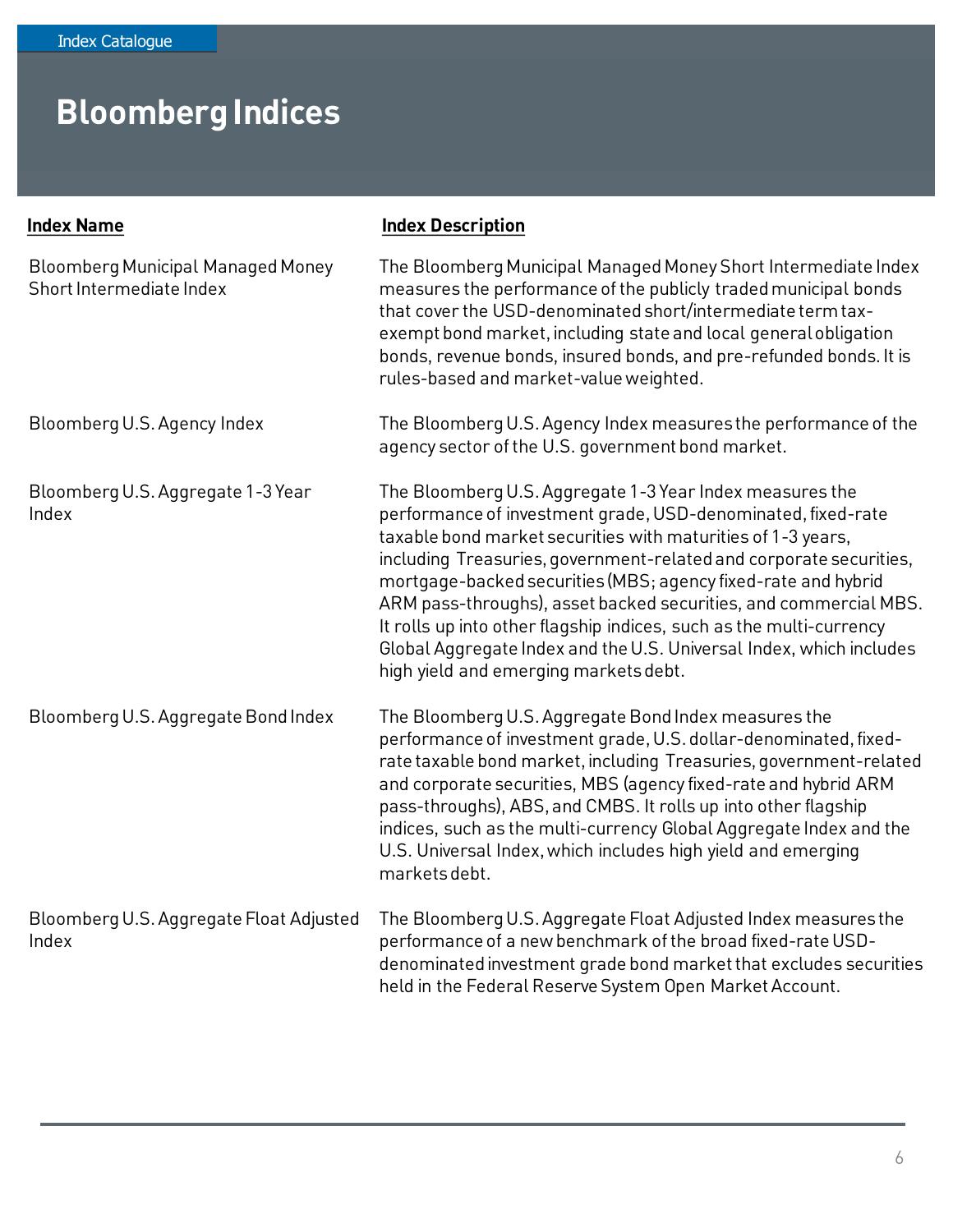| <b>Index Name</b>                                      | <b>Index Description</b>                                                                                                                                                                                                                                                                                                                                                                                                                                                                                                                                                        |
|--------------------------------------------------------|---------------------------------------------------------------------------------------------------------------------------------------------------------------------------------------------------------------------------------------------------------------------------------------------------------------------------------------------------------------------------------------------------------------------------------------------------------------------------------------------------------------------------------------------------------------------------------|
| Bloomberg U.S. Aggregate Index                         | The Bloomberg U.S. Aggregate Index measures the performance of<br>investment grade, U.S. dollar-denominated, fixed-rate taxable bond<br>market, including Treasuries, government-related and corporate<br>securities, MBS (agency fixed-rate and hybrid ARM pass-throughs),<br>ABS, and CMBS. It rolls up into other flagship indices, such as the<br>multi-currency Global Aggregate Index and the U.S. Universal Index,<br>which includes high yield and emerging markets debt.                                                                                               |
| Bloomberg U.S. Convertible Liquid<br><b>Bond Index</b> | The Bloomberg U.S. Convertible Liquid Bond Index measures the<br>performance of USD-denominated convertibles that are sold in the<br>U.S. market and publicly traded in the U.S. including coupon bonds,<br>original issue discounts, zeroes, mandatories, and preferred.<br>Qualifying securities must have at least \$50 million in market value.<br>Qualifying companies must have a significant revenue footprint in the<br>United States. It is capitalization weighted.                                                                                                   |
| Bloomberg U.S. Corp 1-3 Year Index                     | The Bloomberg U.S. Corp 1-3 Year Index measures the performance<br>of investment grade securities which are selected by a market value<br>process with maturity of 1-3 years. The index includes publicly<br>issued USD-denominated corporate issues that have a remaining<br>maturity of greater than or equal to 1 year and less than 3 years, are<br>rated investment grade (must be Baa3/BBB- or higher using the<br>middle rating of Moody's Investor Service, Inc., Standard & Poor's,<br>and Fitch Rating), and have \$250 million or more of outstanding face<br>value. |
| Bloomberg U.S. Corporate 10+ Year<br>Index             | The Bloomberg U.S. Corporate 10+ Year Index measures the<br>performance of the investment grade, USD-denominated, fixed-rate,<br>taxable corporate bond market securities with maturities of 10 years<br>and greater.                                                                                                                                                                                                                                                                                                                                                           |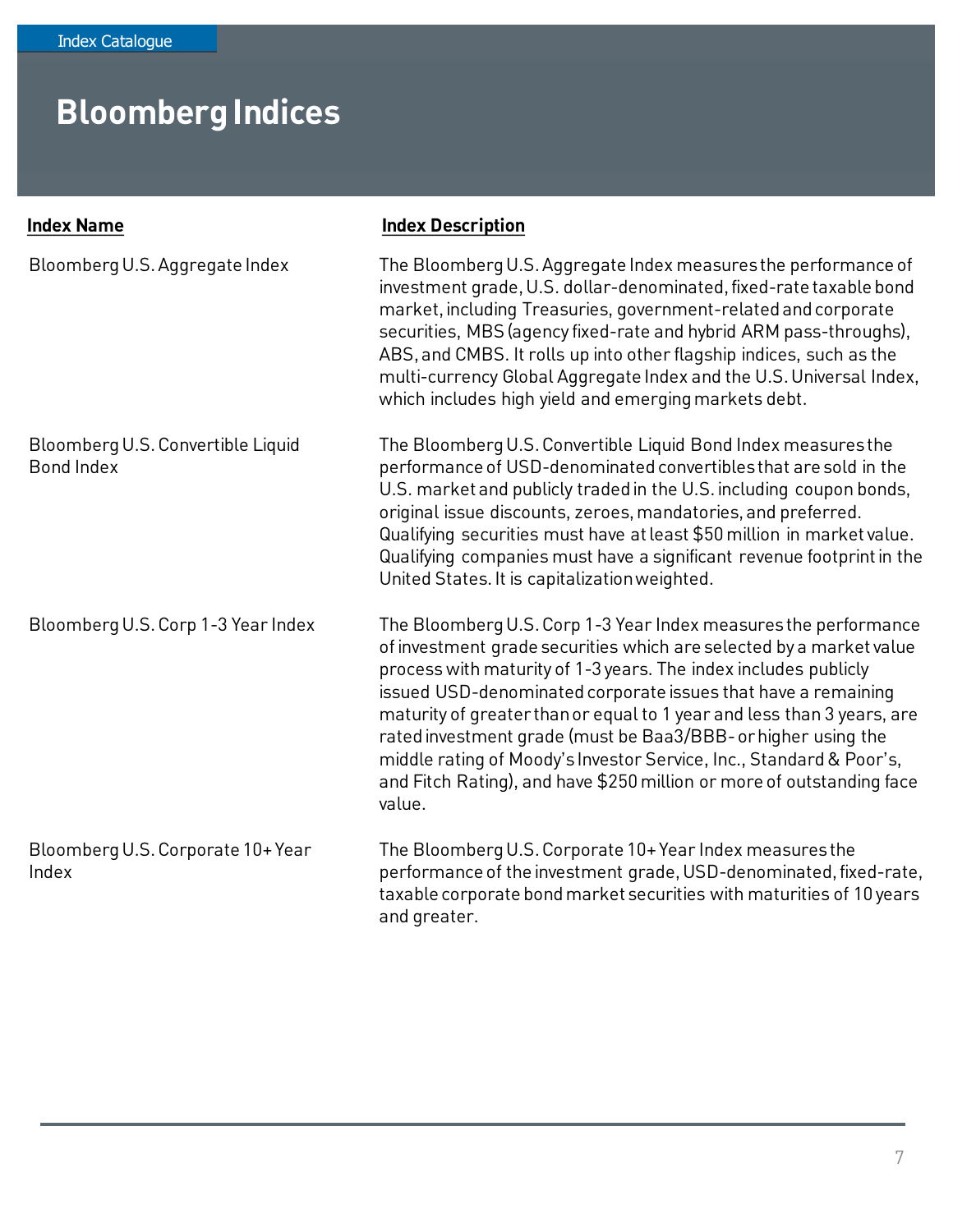| <b>Index Name</b>                                      | <b>Index Description</b>                                                                                                                                                                                                                                                                                                                                                                                                                |
|--------------------------------------------------------|-----------------------------------------------------------------------------------------------------------------------------------------------------------------------------------------------------------------------------------------------------------------------------------------------------------------------------------------------------------------------------------------------------------------------------------------|
| Bloomberg U.S. Corporate High Yield<br>Index           | The Bloomberg U.S. Corporate High Yield Index measures the<br>performance of USD-denominated, non-investment grade, fixed-<br>rate, taxable corporate bonds, including corporate bonds, fixed-rate<br>bullet, putable, and callable bonds, SEC Rule 144A securities,<br>Original issue zeroes, Pay-in-kind (PIK) bonds, Fixed-rate and fixed-<br>to-floating capital securities.                                                        |
| Bloomberg U.S. Credit 5-10 Year Index                  | The Bloomberg U.S. Credit 5-10 Year Index measures the<br>performance of the U.S. corporate and a non-corporate component<br>with maturities of 5-10 years that includes foreign agencies,<br>sovereigns, supranationals, and local authorities. It is a subset of the<br>U.S. Government/Credit Index and the U.S. Aggregate Index.                                                                                                    |
| Bloomberg U.S. Credit A+ Long Index                    | The Bloomberg U.S. Credit A+ Long Index measures the<br>performance of the U.S. corporate and a non-corporate component<br>with maturities of 10 years and greater that includes foreign<br>agencies, sovereigns, supranationals, and local authorities. It<br>applies a more or less stringent set of constraints to any existing<br>index. The index is a subset of the U.S. Government/Credit Index and<br>the U.S. Aggregate Index. |
| Bloomberg U.S. Credit Corp 5-10 Year<br>Index          | The Bloomberg U.S. Credit Corp 5-10 Year Index measures the<br>performance of the investment grade, USD-denominated, fixed-rate,<br>taxable corporate bond market with maturities of 5-10 years.                                                                                                                                                                                                                                        |
| Bloomberg U.S. Government Credit<br>Intermediate Index | The Bloomberg U.S. Government Credit Intermediate Index<br>measures the performance of the non-securitized component of the<br>U.S. Aggregate Index with maturities of 1-10 years, including<br>Treasuries, government-related issues, and corporates. It is a<br>subset of the U.S. Aggregate Index.                                                                                                                                   |
| Bloomberg U.S. Government Credit<br>Long Index         | The Bloomberg U.S. Government Credit Long Index measures the<br>performance of the non-securitized component of the U.S.<br>Aggregate Index with maturities of 10 years and greater, including<br>Treasuries, government-related issues, and corporates. It is a<br>subset of the U.S. Aggregate Index.                                                                                                                                 |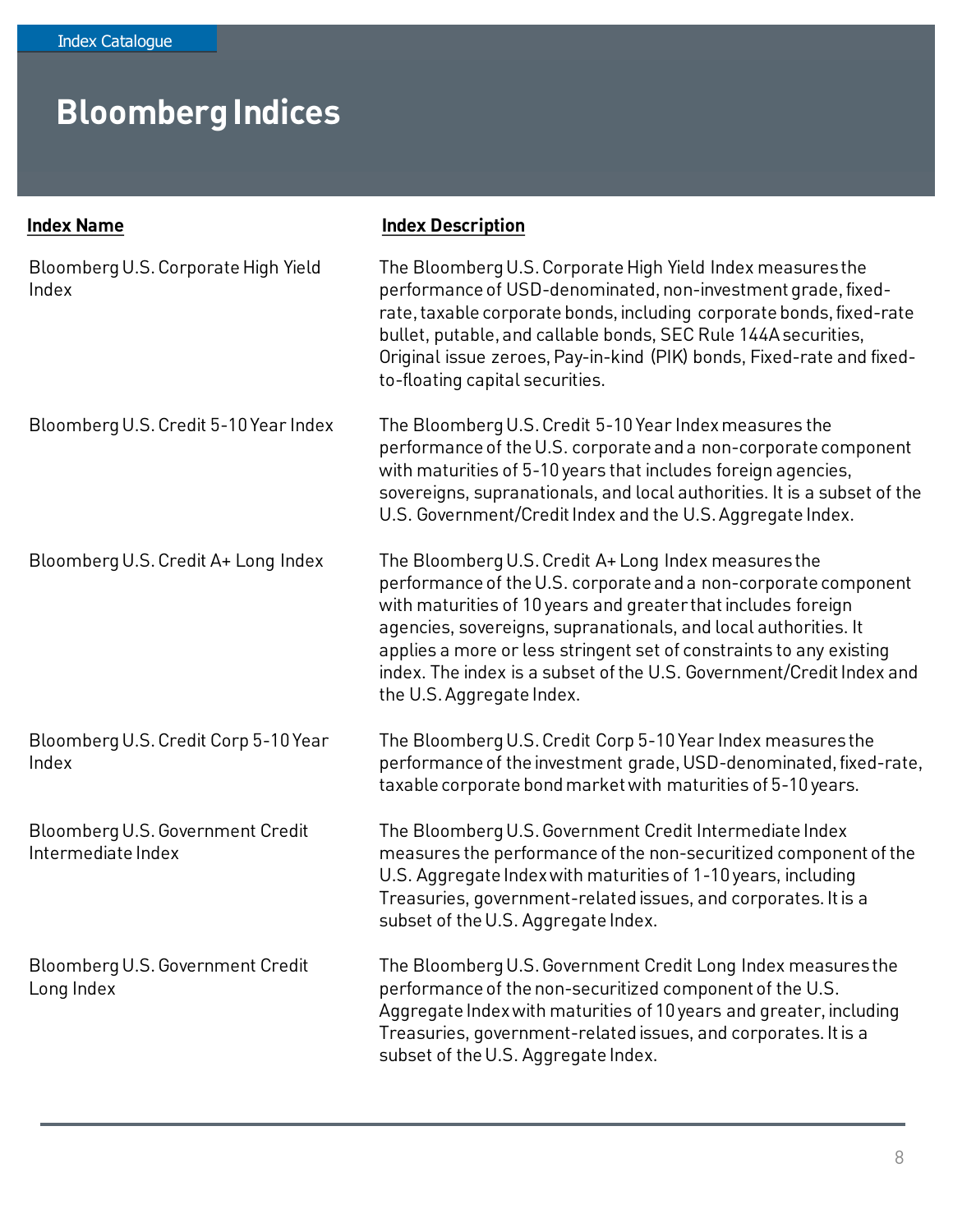| <b>Index Name</b>                                             | <b>Index Description</b>                                                                                                                                                                                                                                                                                                                                                                                                                                                                                                                                                                                                                   |
|---------------------------------------------------------------|--------------------------------------------------------------------------------------------------------------------------------------------------------------------------------------------------------------------------------------------------------------------------------------------------------------------------------------------------------------------------------------------------------------------------------------------------------------------------------------------------------------------------------------------------------------------------------------------------------------------------------------------|
| Bloomberg U.S. Government Intermediate<br>Index               | The Bloomberg U.S. Government Intermediate Index measures the<br>performance of the U.S. Treasury and U.S. agency debentures with<br>maturities of 1-10 years. It is a component of the U.S.<br>Government/Credit Index and the U.S. Aggregate Index.                                                                                                                                                                                                                                                                                                                                                                                      |
| Bloomberg U.S. Long Government Credit<br>Float Adjusted Index | The Bloomberg U.S. Long Government Credit Float Adjusted Index<br>measures the performance of the non-securitized component of the<br>U.S. Aggregate index with maturities of 10 years and greater. It uses<br>alternative weighting schemes instead of market value weights.                                                                                                                                                                                                                                                                                                                                                              |
| Bloomberg U.S. MBS Index                                      | The Bloomberg U.S. MBS Index measures the performance of the<br>agency mortgage-backed pass-through securities (both fixed-rate<br>and hybrid ARM) issued by Ginnie Mae (GNMA), Fannie Mae (FNMA),<br>and Freddie Mac (FHLMC).                                                                                                                                                                                                                                                                                                                                                                                                             |
| Bloomberg U.S. Securitized Index                              | The Bloomberg U.S. Securitized Index is a subset of the Bloomberg<br>U.S. Aggregate Bond Index and only includes the securities that are<br>classified under BCLASS Level 1 "Securitized" group. This group<br>includes MBS Pass-through, ABS, CMBS and covered assets. The<br>Bloomberg U.S. Aggregate Bond Index is a broad-based flagship<br>benchmark that measures the investment grade, U.S. dollar-<br>denominated, fixed-rate taxable bond market. The index includes<br>Treasuries, government-related and corporate securities, MBS<br>(agency fixed-rate and hybrid ARM pass-throughs), ABS and CMBS<br>(agency and nonagency). |
| Bloomberg U.S. TIPS 0-5 Year Index                            | The Bloomberg U.S. TIPS 0-5 Year Index is comprised of all TIPS that<br>have remaining maturities less than five years and more than \$300<br>million of outstanding face value and is weighted by the total market<br>value of each security. Additionally, each security must be<br>denominated in US dollars and have a coupon that is either fixed rate<br>or zero.                                                                                                                                                                                                                                                                    |
| Bloomberg U.S. Treasury 1-3 Year<br>Index                     | The Bloomberg U.S. Treasury 1-3 Year Index measures the<br>performance of public obligations of the U.S. Treasury with<br>maturities of 1-3 years, including securities that roll up to the U.S.<br>Aggregate, U.S. Universal, and Global Aggregate indices.                                                                                                                                                                                                                                                                                                                                                                               |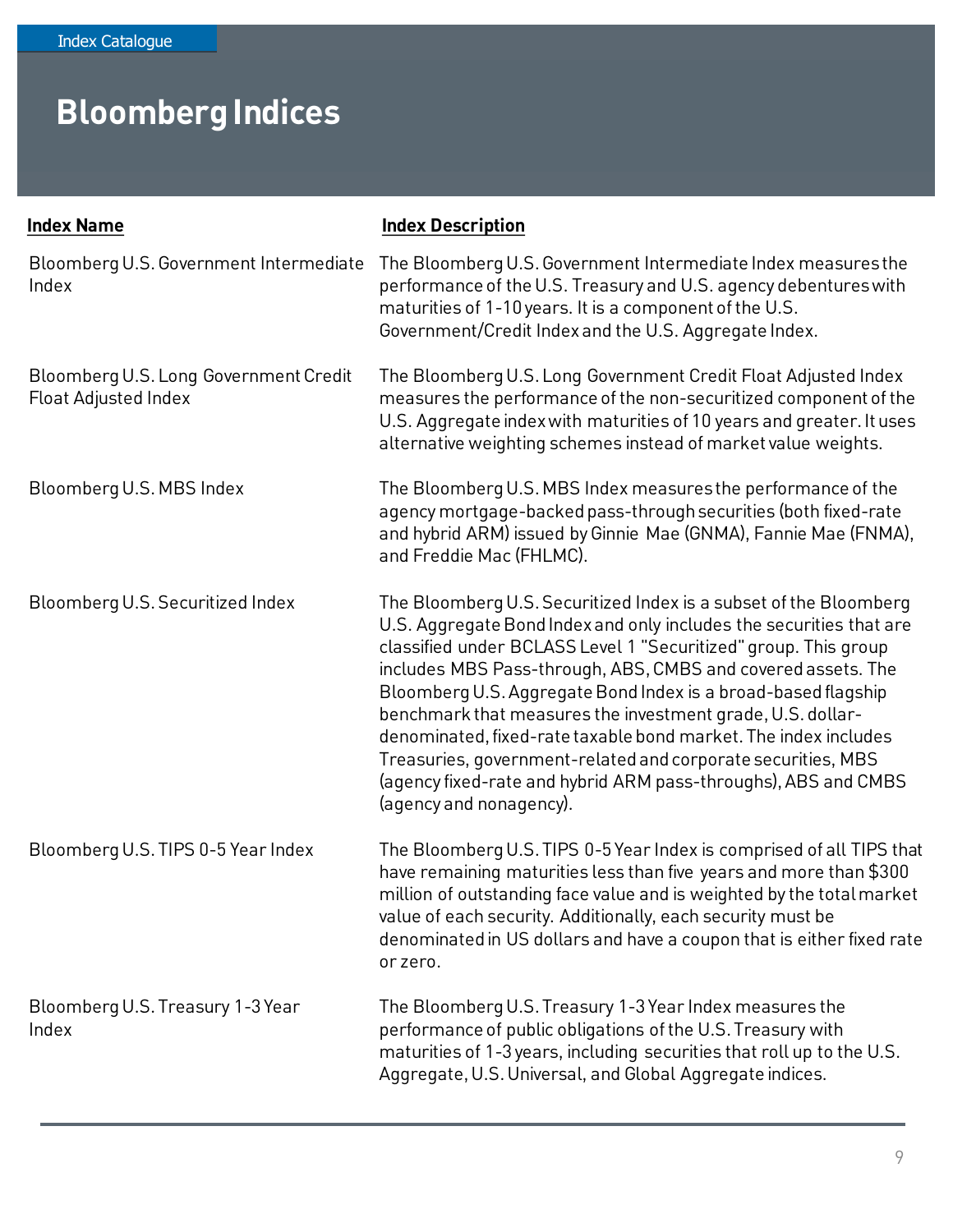| <b>Index Name</b>                                                 | <b>Index Description</b>                                                                                                                                                                                                                                                                                                                                                                                                                   |
|-------------------------------------------------------------------|--------------------------------------------------------------------------------------------------------------------------------------------------------------------------------------------------------------------------------------------------------------------------------------------------------------------------------------------------------------------------------------------------------------------------------------------|
| Bloomberg U.S. Treasury 5-10 Year Index                           | The Bloomberg U.S. Treasury 5-10 Year Index measures the<br>performance of public obligations of the U.S. Treasury with<br>maturities of 5-10 years, including securities roll up to the U.S.<br>Aggregate, U.S. Universal, and Global Aggregate Indices.                                                                                                                                                                                  |
| Bloomberg U.S. Treasury Bill 1-3 Month<br>Index                   | The Bloomberg U.S. Treasury Bill 1-3 Month Index tracks the market<br>for treasury bills with 1 to less than 3 months to maturity issued by<br>the U.S. government.                                                                                                                                                                                                                                                                        |
| Bloomberg U.S. Treasury Index                                     | The Bloomberg U.S. Treasury Index measures the performance of<br>public obligations of the U.S. Treasury, including securities that roll<br>up to the U.S. Aggregate, U.S. Universal, and Global Aggregate<br>Indices.                                                                                                                                                                                                                     |
| Bloomberg U.S. Treasury Inflation<br>Notes 10+ Year Index         | The Bloomberg U.S. Treasury Inflation Notes 10+ Year Index<br>measures the performance of the U.S. Treasury Inflation Protected<br>Securities (TIPS) market with maturities of 10 years and greater.                                                                                                                                                                                                                                       |
| Bloomberg U.S. Treasury Inflation<br>Notes Value Unhedged Index   | The Bloomberg U.S. Treasury Inflation Notes Value Unhedged Index<br>measures the unhedged performance of the U.S. Treasury Inflation<br>Protected Securities (TIPS) market.                                                                                                                                                                                                                                                                |
| Bloomberg U.S. Treasury Inflation-Linked<br>Bond (Series-L) Index | The Bloomberg U.S. Treasury Inflation-Linked Bond Index (Series-L)<br>measures the performance of the U.S. Treasury Inflation Protected<br>Securities (TIPS) market. Federal Reserve holdings of U.S. TIPS are<br>not index eligible and are excluded from the face amount<br>outstanding of each bond in the index. The U.S. TIPS Index is a<br>subset and the largest component of the Global Inflation-Linked<br>Bond Index (Series-L). |
| Bloomberg U.S. Treasury Long Index                                | The Bloomberg U.S. Treasury Long Index measures the<br>performance of public obligations of the U.S. Treasury with<br>maturities of 10 years and greater, including securities that roll up to<br>the U.S. Aggregate, U.S. Universal, and Global Aggregate Indices.                                                                                                                                                                        |